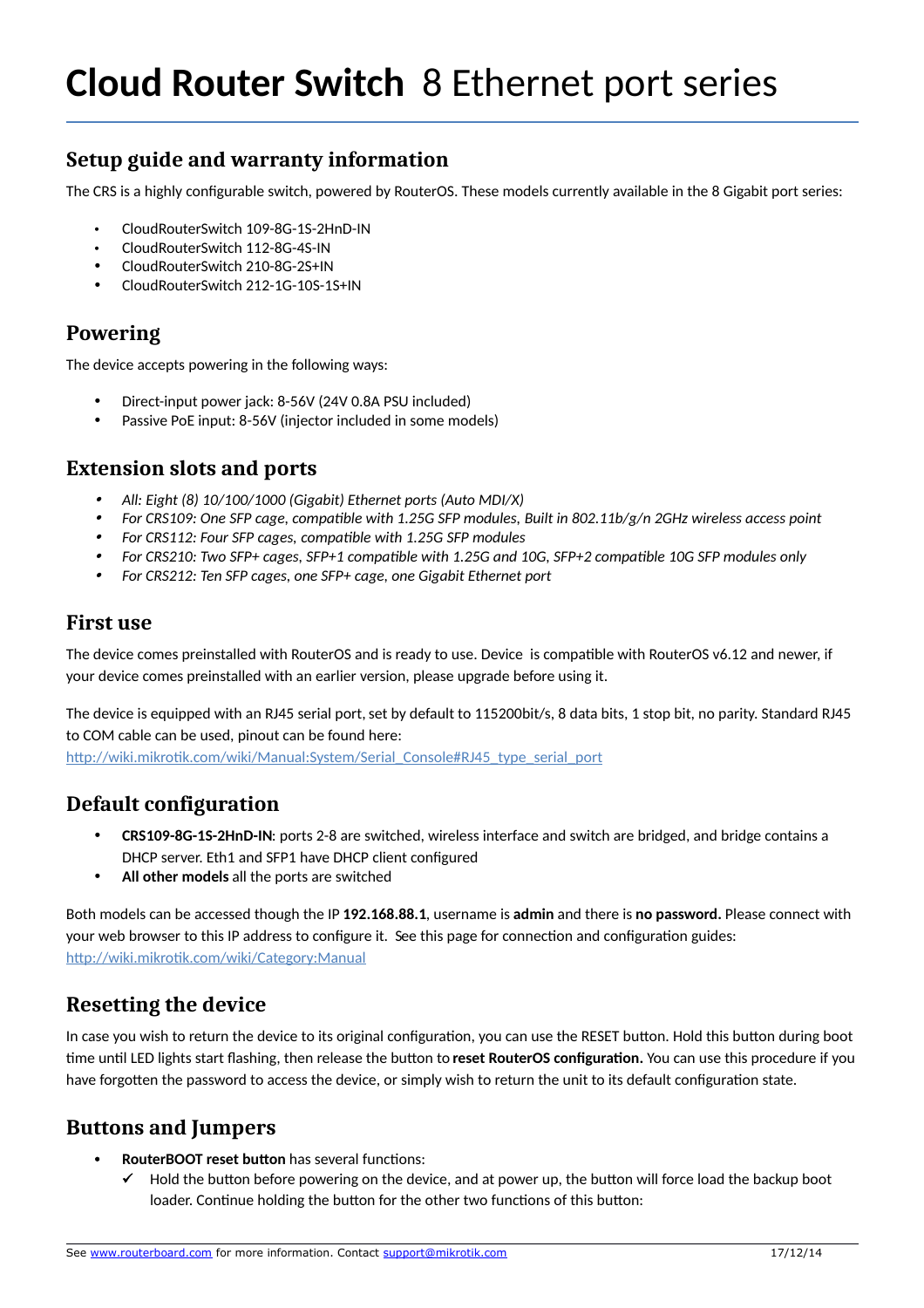- $\checkmark$  Release the button when green LED starts flashing, to reset RouterOS configuration. To not load backup boot loader, you can start holding the button after power is already applied
- $\checkmark$  Release the button after LED is no longer flashing (~20 seconds) to cause device to look for Netinstall servers (required for reinstalling RouterOS over network)

#### **Operating System Support**

Currently tested operating system is MikroTik RouterOS (starting from version 6.14).

# **Copyright and Warranty information**

Copyright MikroTikls SIA. This document contains information protected by copyright law. No part of it may be reproduced or transmitted in any form without prior written permission from the copyright holder. RouterBOARD, RouterOS, RouterBOOT and MikroTik are trademarks of MikroTikls SIA. All trademarks and registered trademarks appearing in this document are the property of their respective holders.

**Hardware**. MikroTik warrants all RouterBOARD series equipment for the term of twelve (12) months from the shipping date to be free of defects in materials and workmanship under normal use and service, except in case of damage caused by mechanical, electrical or other accidental or intended damages caused by improper use or due to wind, rain, fire or other acts of nature.

To return failed units to MikroTik, you must perform the following RMA (Return Merchandise Authorization) procedure. Follow the instructions below to save time, efforts, avoid costs, and improve the speed of the RMA process.

- 1. If you have purchased your product from a MikroTik Reseller, please contact the Reseller company regarding all warranty and repair issues, the following instructions apply ONLY if you purchased your equipment directly from MikroTik in Latvia.
- 2. MikroTik does not offer repairs for products that are not covered by warranty. Exceptions can be made for: CCR1016- 12G, CCR1016-12G-BU, CCR1036-12G-4S, RB1100, RB1100AH, RB1100AHx2, RB1200, RB600, RB600A and RB800 as a paid service (fees apply).
- 3. Out-of-warranty devices and devices not covered by warranty sent to Mikrotik will be returned to the sender at sender's cost. If the customer has not organized return of such rejected devices within 12 months from the day of arrival, MikroTik has the right to discard them.

RMA Instructions are located on our webpage here: **http://rma.mikrotik.com**

This document is provided "as is" without a warranty of any kind, expressed or implied, including, but not limited to, the implied warranty of merchantability and fitness for a particular purpose. The manufacturer has made every effort to ensure the accuracy of the contents of this document, however, it is possible that it may contain technical inaccuracies, typographical or other errors. No liability is assumed for any inaccuracy found in this publication, nor for direct or indirect, incidental, consequential or other damages that may result from such an inaccuracy, including, but not limited to, loss of data or profits. Please report any inaccuracies found to [support@mikrotik.com](mailto:support@mikrotik.com)